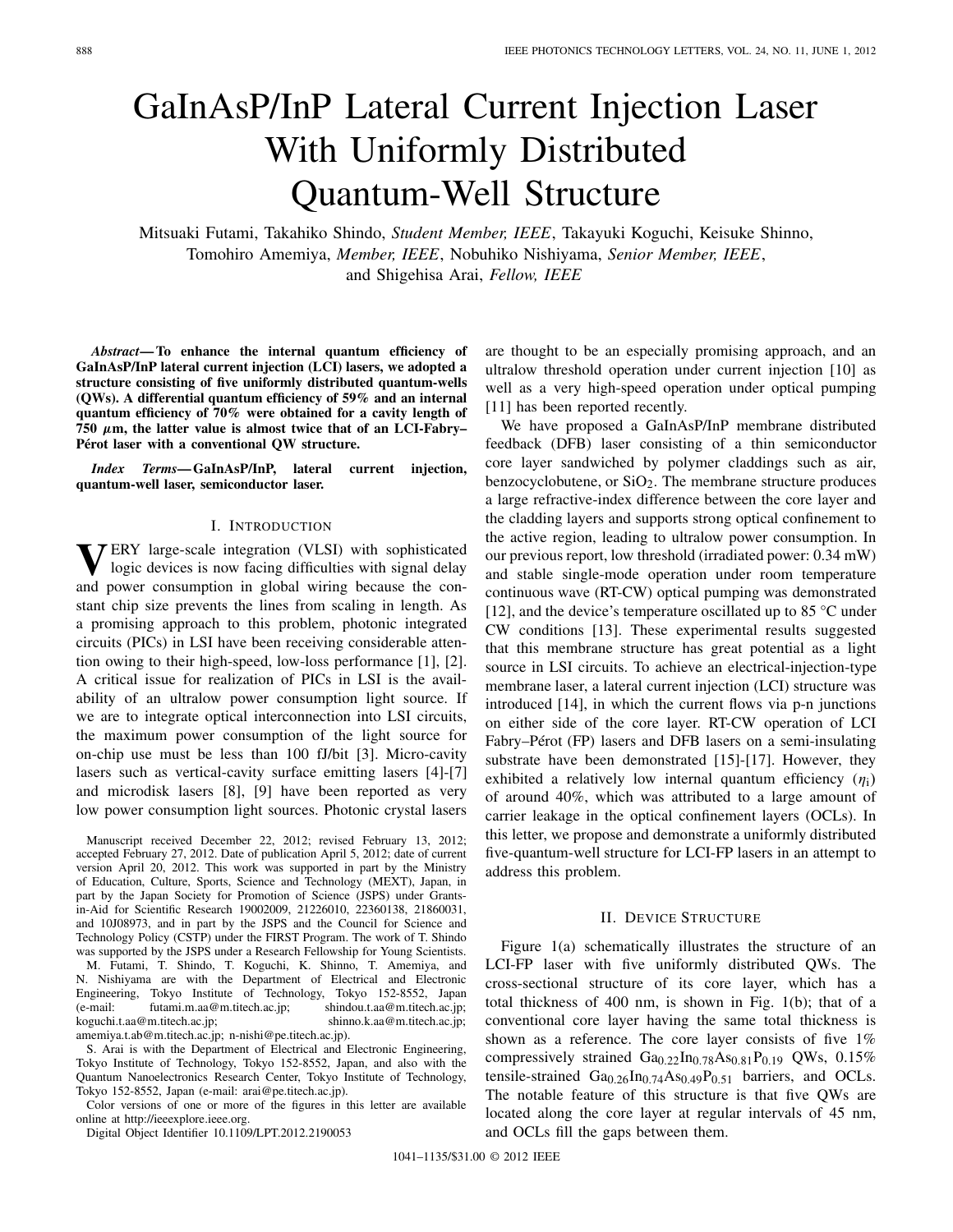

Fig. 1. (a) Schematic device structure and (b) cross-sectional structure of five uniformly distributed QWs (conventional core layer shown as reference).



Fig. 2. Current density profiles of the five uniformly distributed QWs and the conventional five-QW structure.

Since the poor internal quantum efficiency of the conventional LCI structure was considered to be due to non-uniform carrier profile in each QW or surface recombination at the top of the OCL, we tried to increase carrier capture into QWs by inserting OCLs between QWs. To confirm this, we calculated the current distribution over the core layers by using a commercial semiconductor device simulator, APSYS, from Crosslight Software Inc. The results are shown in Fig. 2, where the Y position corresponds to the stacking direction of each core layer shown in Fig. 1(b). The simulation results confirmed that the leakage current in the OCLs was smaller in the LCI structure with five uniformly distributed QWs.

The device was fabricated as follows. An initial wafer with undoped GaInAsP containing five uniformly distributed QWs was prepared by organometallic vapor-phase epitaxy (OMVPE) on an Fe-doped semi-insulating (SI) InP substrate.



Fig. 3. *I*–*L* and *I*–*V* characteristics of fabricated LCI laser.

The LCI structure was fabricated by  $CH_4/H_2$  reactive-ion etching (RIE) and two-step OMVPE selective area growth. First, a mesa stripe 7  $\mu$ m wide and 400 nm high was formed by RIE etching with a  $SiO<sub>2</sub>$  mask, and n-InP  $(N<sub>d</sub> = 4 \times 10^{18}$  /cm<sup>3</sup>) was selectively regrown on both sides of the mesa as a cladding layer. Next, one side of the cladding layer was etched, and p-InP ( $N_a = 4 \times 10^{18}$  /cm<sup>3</sup>) and the p-GaInAs contact layer ( $N_a = 8 \times 10^{18}$  /cm<sup>3</sup>) were regrown in the same way. Finally, electrodes were deposited on both the p-contact and n-InP sections.

# III. EXPERIMENTAL RESULTS

Figure 3 shows the light output properties and voltage– current  $(V-I)$  curves of an LCI laser with five uniformly distributed QWs and a conventional five-QW LCI laser having similar cavity lengths  $(L)$  and stripe widths  $(W<sub>S</sub>)$  with ascleaved facets. RT-CW operation was achieved with both LCI lasers, and the laser with uniformly distributed QWs had a higher output efficiency than the conventional laser. The threshold current  $(I_{\text{th}})$  and differential quantum efficiency  $(\eta_{\text{d}})$ of the uniformly distributed QW type were 12 mA and 59% (both facets), and those of the conventional type were 14 mA and 39%, respectively.

A relatively low *I*th of approximately 10 mA was obtained for the lasers with uniformly distributed QWs, which is almost the same value as that of conventional lasers with a vertical injection structure. The lowest  $I_{\text{th}}$ , 9.1 mA, was obtained for a device with a 480- $\mu$ m-long cavity. Assuming a uniform carrier density profile along the direction of the stripe, the estimated threshold current density  $(J<sub>th</sub>)$  of the device was 1.6 kA/cm<sup>2</sup> for a cavity length of 480  $\mu$ m and 0.95 kA/cm<sup>2</sup> for a length of 1050  $\mu$ m. The lasing wavelengths of LCI lasers with uniformly distributed QWs and conventional QWs were 1580 nm and 1530 nm, respectively.

The *V-I* curve of the laser having uniformly distributed QWs (solid line) indicates that the voltage and the differential series resistance near the threshold current were 1.1 V and 21  $\Omega$ , respectively; these are almost the same values as those of LCI lasers with conventional QWs (dashed line). The large series resistance is attributed to high contact resistance and high sheet resistance at the p-InP side; it necessitates some modifications of the device design, such as an increase in the hole concentration in the p-InP region.